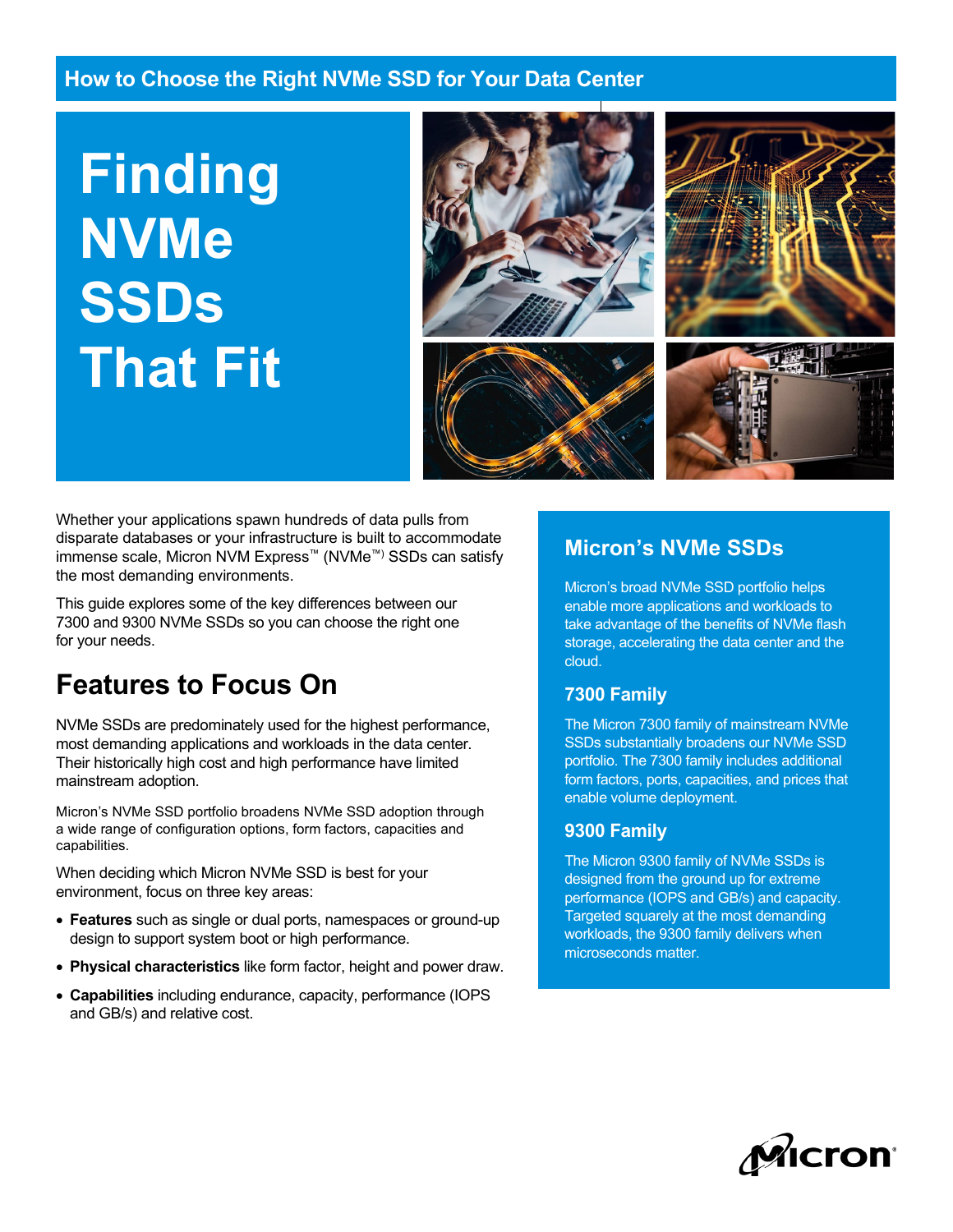## **Features to Compare**

Basic design elements — number of ports, dedicated boot form factor, number of supported NVMe namespaces — can all play a role in deciding which NVMe SSD is right for your environment. The importance of specific features depends on your current infrastructure and your future plans (expansion, compaction, growth, retirement, what remains local and what migrates to the cloud).



**Design:** Micron 7300 SSDs are designed for mainstream, business-critical workloads that demand affordable results. Our 9300 series excels with the most demanding tasks where performance is paramount.

Implementation: Performance king? Choose the 9300. Balancing performance and budget? The 7300 may be the best fit.



**Ports:** The number of data paths from the host to the SSD.

Implementation: Single port: In-server storage, distributed applications. Dual port: Path redundant, external controller storage.

**Namespaces:** Multiple namespaces enable hardwarelevel, drive segmentation.

Implementation: Useful when sharing NVMe SSDs (less workload interaction, reduces 'noisy neighbors').



**Dedicated Boot:** 7300 is available in an M.2 form factor. Both the 7300 and 9300 are bootable, providing data center features for platform startup.

Implementation: 7300 M.2 lets you save a main storage slot in your platform. It requires an M.2 socket.



#### **Micron 7300 Micron 9300**







1 or  $2$ 1

Up to  $32$ 

Yes No  $(M.2)$  (U.2)

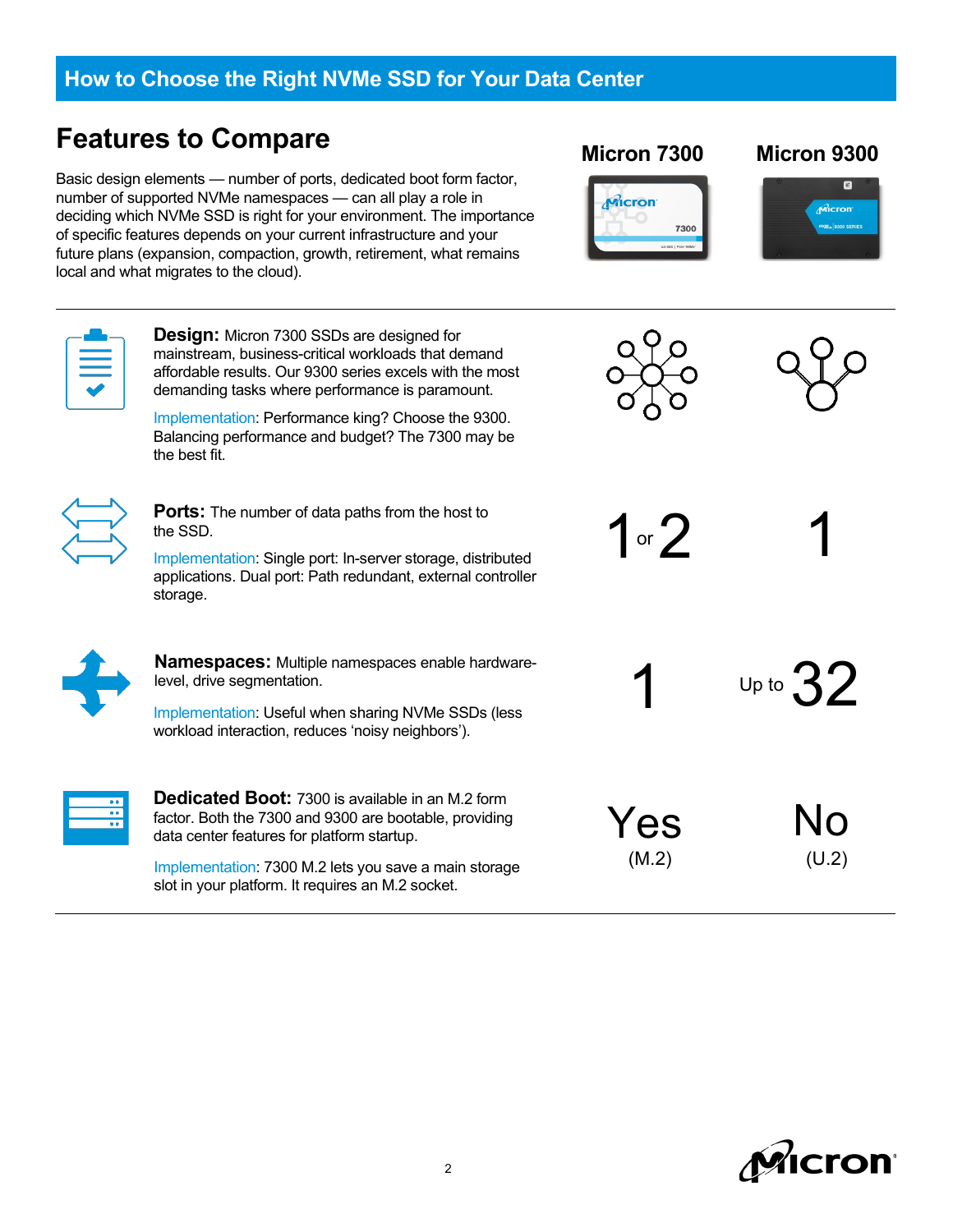## **Physical Characteristics**

The physical characteristics of an NVMe SSD are also important, such as form factor (U.2 hot swap, dedicated boot), height, power draw and endurance.



15mm height.

**Form Factor:** U.2 is standard for hot-pluggable, hotswappable storage. M.2 is typical for boot devices.

**Height:** U.2 form factor enables either 7mm or

Implementation: Using an all-NVMe platform (boot, data, cache) can help unify storage.



**Micron 7300 Micron 9300**



▣

Micron



 $15<sub>nm</sub>$ 



ТQ

**Power:** Mainstream NVMe SSDs draw less power than high-performance NVMe SSDs.

Implementation: 7mm height means more SSDs fit into the same rack width chassis; 15mm height enables greater power and heat dissipation with increased capacity.

Implementation: Limited power available? The 7300 draws less. Power less of a concern? Look to other factors.



**Endurance:** SSD endurance is rated in drive fills per day (DFPD).

Implementation: The 7300 and 9300 families both support two endurance classes: 3 DFPD (7300 MAX, 9300 MAX) and 1 DFPD (7300 PRO, 9300 PRO).





1 or  $3$  1 or  $3$